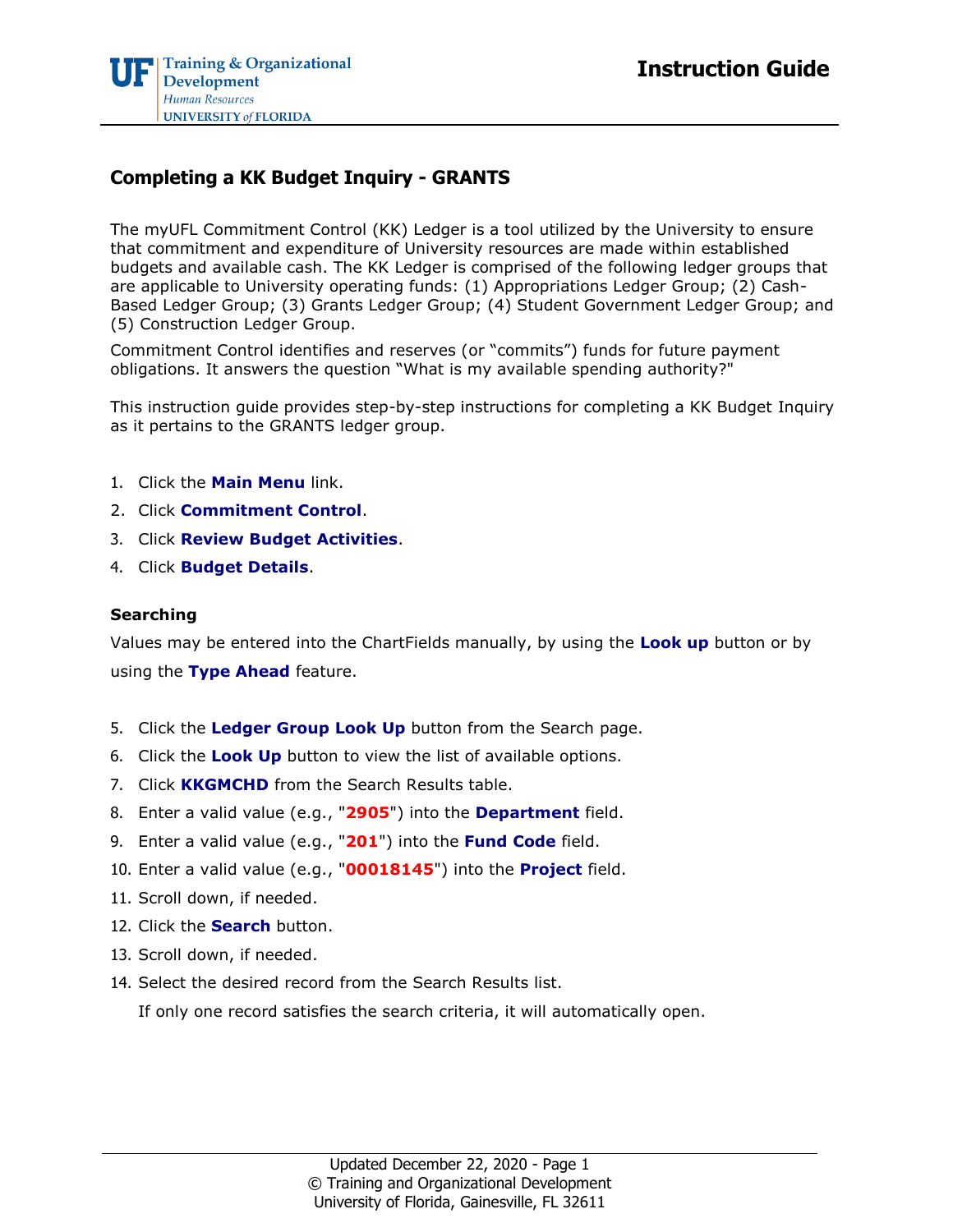

## **Budget Details** (see figure 1)

The top line shows **ChartFields** that were used to define the search.

| <b>Commitment Control Budget Details</b>             |                     |             |                            |             |                  |                    |                 |                          |                                 |                       |
|------------------------------------------------------|---------------------|-------------|----------------------------|-------------|------------------|--------------------|-----------------|--------------------------|---------------------------------|-----------------------|
|                                                      |                     |             |                            |             |                  |                    |                 |                          |                                 |                       |
| <b>Business Unit</b>                                 | <b>Ledger Group</b> | Account     | Fund                       | Dept        | Project          | <b>PC Bus Unit</b> | <b>Activity</b> |                          | <b>Budget Period</b>            |                       |
| <b>UFLOR</b>                                         | <b>KKGMCHD</b>      | 600005      | 201                        | 29050408    | 00018145         | <b>GRANT</b>       | 1               |                          | <b>CUM</b>                      |                       |
| $\overline{a}$                                       |                     |             |                            | m.          |                  |                    |                 |                          |                                 | $\blacktriangleright$ |
|                                                      | 0                   |             |                            |             |                  |                    |                 |                          |                                 |                       |
| Display Chart                                        |                     |             |                            |             |                  |                    |                 |                          |                                 |                       |
| <b>Ledger Amounts</b>                                |                     |             |                            |             |                  |                    |                 |                          |                                 |                       |
| <b>Budget:</b>                                       |                     |             |                            |             | 4,464,721.50 USD |                    | া               | $\overline{\mathbb{L}}$  | <b>Max Rows:</b>                | 100                   |
| <b>Expense:</b>                                      |                     |             |                            |             | 4,380,743.53 USD |                    | ⚠               | ⊣                        | Attributes<br>Parent / Children |                       |
| <b>Encumbrance:</b>                                  |                     |             |                            |             |                  | $0.00$ USD         | ▧               | -9                       | <b>Associated Budgets</b>       |                       |
| <b>Pre-Encumbrance:</b>                              |                     |             |                            |             |                  | $0.00$ USD         | ◈               | $\overline{\mathbb{Q}}$  |                                 |                       |
|                                                      |                     |             |                            |             |                  |                    |                 |                          |                                 |                       |
|                                                      |                     |             |                            |             |                  | <b>USD</b>         |                 |                          |                                 |                       |
| <b>Associate Revenue:</b><br><b>Available Budget</b> |                     |             |                            |             |                  | 0.00               |                 |                          |                                 |                       |
|                                                      |                     |             |                            |             |                  |                    |                 |                          |                                 |                       |
| <b>Without Tolerance:</b>                            |                     |             |                            | 83,977.97 园 | <b>USD</b>       | <b>Percent:</b>    |                 | $(1.88%)$ <sub>2</sub>   | Forecasts                       |                       |
| <b>With Tolerance:</b>                               |                     |             |                            | 83,977.97 遍 | <b>USD</b>       | <b>Percent:</b>    |                 | $(1.88%)$ <sub>2</sub>   |                                 |                       |
| <b>Budget Exceptions</b>                             |                     |             |                            |             |                  |                    |                 |                          |                                 |                       |
| <b>Exception Errors:</b>                             |                     | $\mathbf 0$ | <b>Exception Warnings:</b> |             | $\mathbf 0$      |                    |                 | <b>Budget Exceptions</b> |                                 |                       |

**Figure 1**. Budget Details

15. Note the Budget Details.

Ledger Amounts section: Budget = Allocated amount Expense = What you've spent Encumbrance = What you're in the process of spending (e.g., Pos, TAs, etc.) Pre-Encumbrance = no longer used

Available Budget section: Without Tolerance = full budget amount is available to spend With Tolerance = UF currently does not use. If used, would limit amount of budget that could be spent by a set percentage

Budget Exceptions section: Exception Errors = the number of line items within transactions that have budget exceptions Budget Exceptions = will become a hyperlink if budget exceptions exist

16. Click the **Expense Drill to Ledger** button.



17. Click the **Show all columns** button.

This view shows the Accounting Period. UF fiscal year runs from July – June. Accounting Period  $1 =$  July; Accounting Period  $3 =$  September, etc.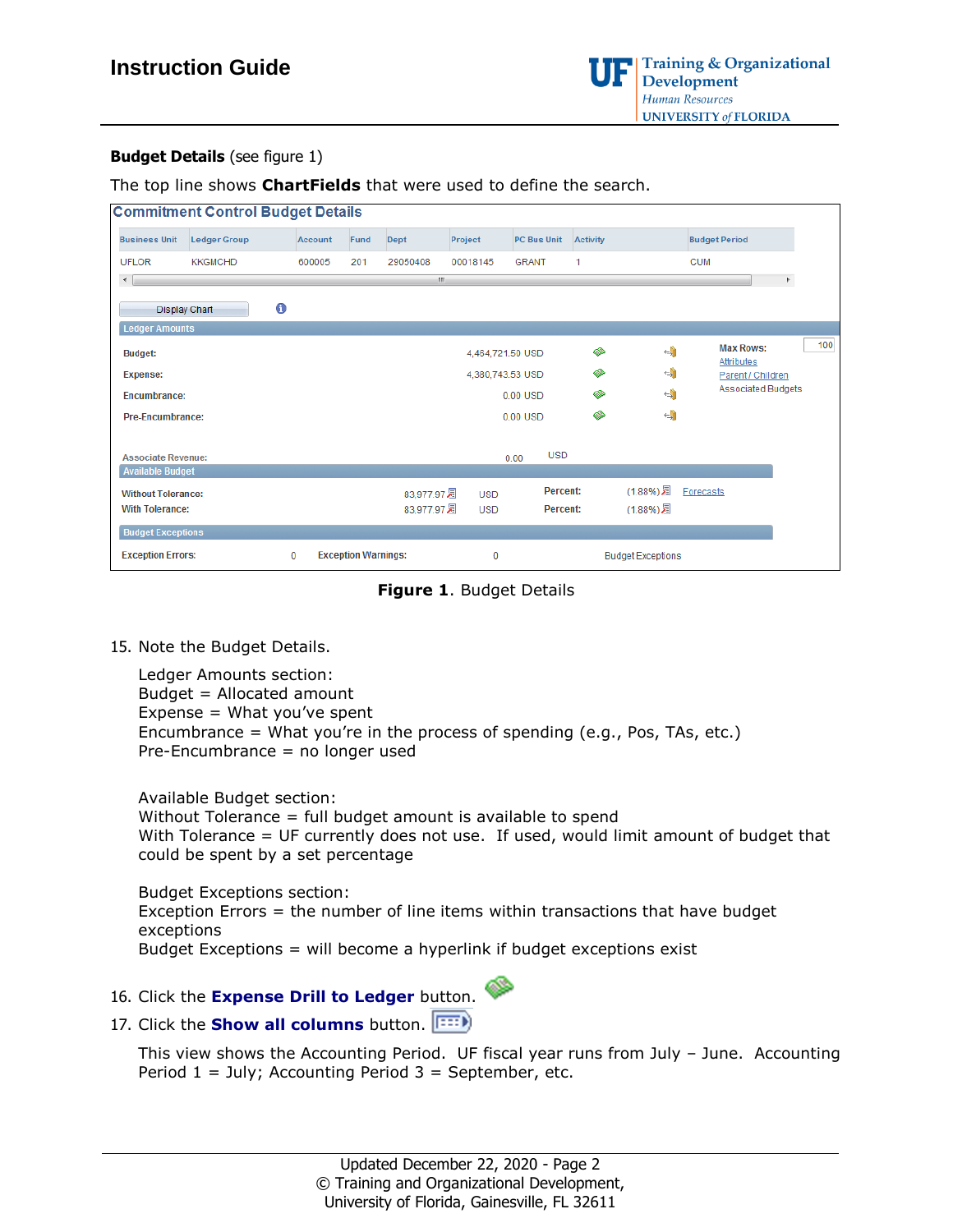18. Click the **Drill Down** icon on the desired Accounting Period row.

This view displays the Activity Log. This view of the Activity Log displays each transaction that occurred during that Accounting Period.

19. Click the **Drill Down** icon on the desired transaction (see figure 2).

| General Ledger Journal Line Drill Down     |                                      |                      |                        |                         |                                           |                 |            |  |
|--------------------------------------------|--------------------------------------|----------------------|------------------------|-------------------------|-------------------------------------------|-----------------|------------|--|
| <b>Transaction Line Identifiers</b>        |                                      |                      |                        |                         |                                           |                 |            |  |
| <b>Business Unit:</b><br>Line:             |                                      | <b>UFLOR</b><br>4108 | Journal ID:<br>Ledger: |                         | LEGGR37771 <sub>2</sub><br><b>ACTUALS</b> | Date:           | 06/30/2002 |  |
|                                            | <b>Additional Source Information</b> |                      |                        |                         |                                           |                 |            |  |
|                                            | <b>Journal Line Description:</b>     |                      |                        |                         |                                           |                 |            |  |
|                                            | <b>Transaction Line Details</b>      |                      |                        |                         |                                           |                 |            |  |
| Account                                    | Source of<br><b>Funds</b>            | <b>Fund</b><br>Code  | Department             | <b>PC Business Unit</b> | Project                                   | <b>Activity</b> |            |  |
| 611000                                     | G000050                              | 201                  | 16120100               | <b>GRANT</b>            | 00006030                                  | 1               |            |  |
| <b>Line Status:</b><br><b>Budget Date:</b> |                                      | Valid                | 06/30/2002             |                         |                                           |                 |            |  |
| <b>Line Amount:</b>                        |                                      | 55,426.77            |                        | <b>USD</b>              |                                           |                 |            |  |
| <b>OK</b>                                  |                                      |                      |                        |                         |                                           |                 |            |  |

**Figure 2**. Transaction Details

- 20. Click the **OK** button three times to return to Budget Details screen
- 21. Click the **Attributes** link to view Budget Details Attributes (see figure 3) which displays the Begin and End dates of the awarded project.

These dates are used by KK and Contracts & Grants to determine if the grant is still in effect. If a grant has been extended, this End date must be updated by Contracts & Grants before a transaction can be processed.